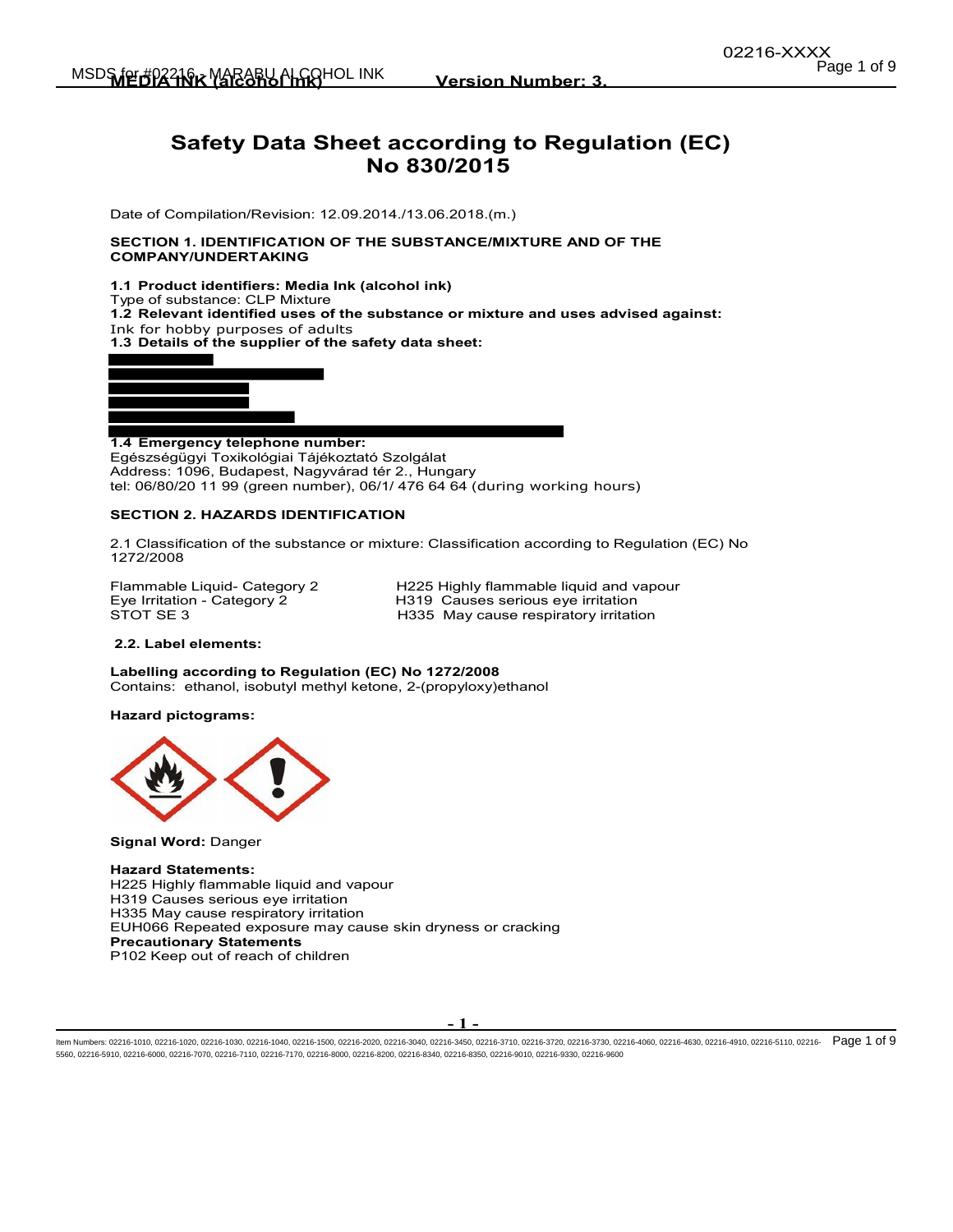P210 Keep away from heat/sparks/open flames/hot surfaces – No smoking P243 Take precautionary measures against static discharge P261 Avoid breathing dust/fume/gas/mist/vapours/spray P304+340 IF INHALED: Remove victim to fresh air and keep at rest in a position comfortable for breathing P305+P351+P338 IF IN EYES: Rinse continuously with water for several minutes. Remove contact lenses if present and easy to do – continue rinsing **2.3 Other hazards:** The ingredients are not PBR or vPvB substances.

Vapours may form explosive mixtures with air.

#### **SECTION 3. COMPOSITION/INFORMATION ON INGREDIENTS**

3.2 Mixture:

Ethanol solution with nonhazardous additions. (Resin, Mica, Solvent dyes) The details below includes all impurities and by-products that contribute to the product classification or that have an occupational exposure limits.

Hazardous Substance(s): ethanol concentration: 40-65% EC-No.: 200-578-6 CAS-No.: 64-17-5 Index-No. : 603-002-00-5 Classification according to Regulation (EC) No 1272/2008 : Flam. Liq. 2 H225, Eye Irrit. 2 H319

Hazardous Substance(s): Isobutyl methyl ketone concentration: 10- 30% EC-No.: 203-550-1 CAS-No.: 108-10-1 Index-No. : 606-004-00-4 Classification according to Regulation (EC) No 1272/2008 : Flam Fam Liq. 2 H225, Acute Tox. 4 H332, Eye Irrit. 2 H319, STOT SE 3 H335, EUH066 Registration number : 01-2119473980-30

Hazardous Substance(s): 2-(propyloxy)ethanol concentration: 0-12% EC-No.: 220-548-6 CAS-No.: 2807-30-9 Index-No. : 603-095-00-2 Classification according to Regulation (EC) No 1272/2008 : Flam. Liq. 3 H226, Acute Tox. 4 \* H312, Eye Irrit. 2 H319

Hazardous Substance(s): isopropyl alcohol concentration: 1-2% EC-No.: 200-661-7 CAS-No.: 67-63-0 Index-No. : 603-117-00-0 Classification according to Regulation (EC) No 1272/2008 : Flam. Liq. 2 H225, Eye Irrit. 2 H319, STOT SE 3 H336

Refer to Section 16 for full details of the risk phrases, hazard statements and Notas.

#### **SECTION 4. FIRST AID MEASURES**

**4.1 Description of necessary first-aid measures:** In event of emergency assess the danger before taking action. Do not put yourself at risk of injury. If in doubt, contact emergency.

ltem Numbers: 02216-1010, 02216-1020, 02216-1030, 02216-1040, 02216-1500, 02216-2020, 02216-3040, 02216-3730, 02216-3730, 02216-3730, 02216-4080, 02216-4630, 02216-4630, 02216-4510, 02216-4110, 02216-4630, 02216-4630, 0221 5560, 02216-5910, 02216-6000, 02216-7070, 02216-7110, 02216-7170, 02216-8000, 02216-8200, 02216-8340, 02216-8350, 02216-9010, 02216-9330, 02216-9600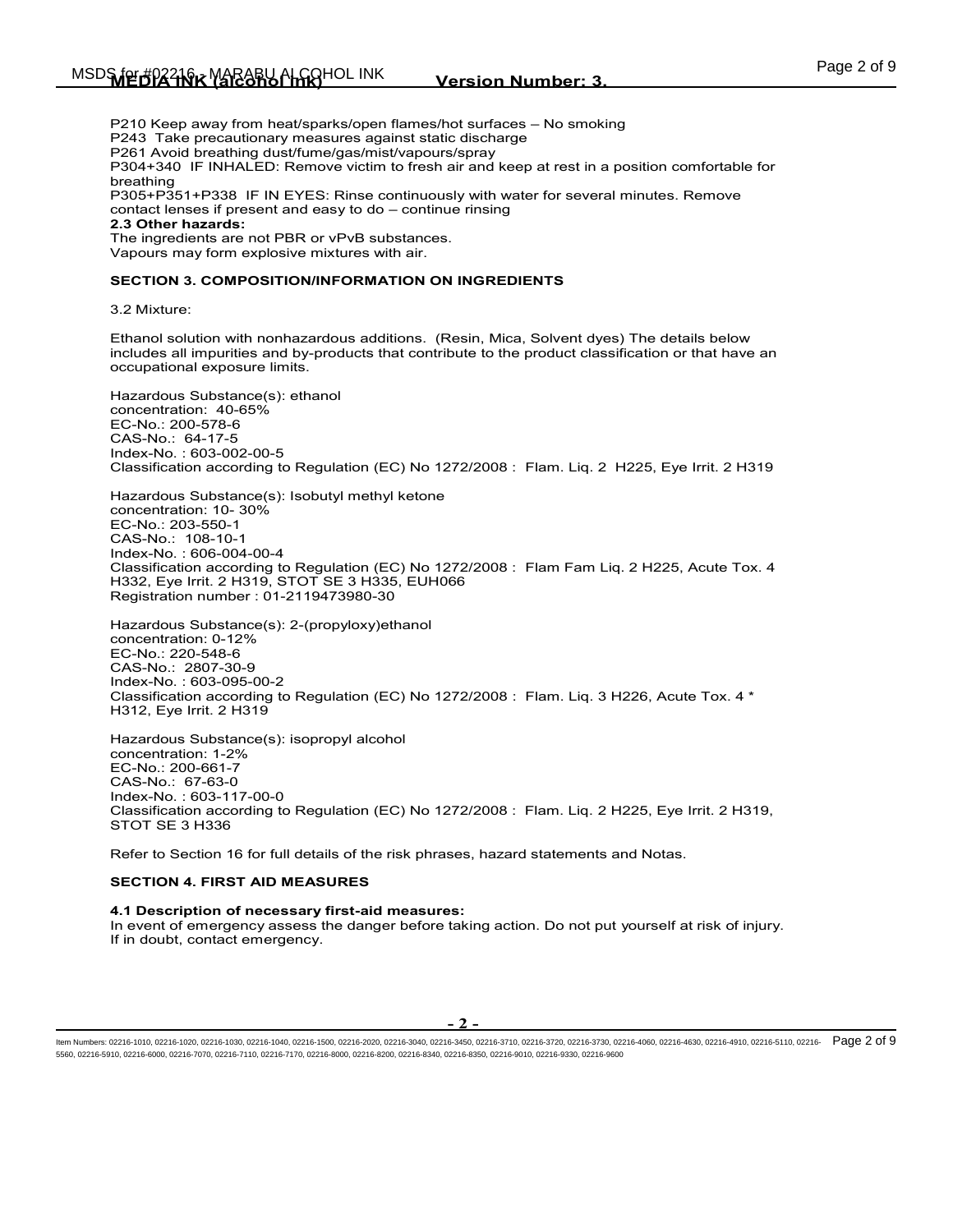### **INHALATION**

If breathed in, move person into fresh air. In the event of loss of consciousness, the injured person must be affixed in a stable position, in case of complaints seek medical advice

# **SKIN CONTACT**

Wash off with soap and plenty of water. Take off immediately all contaminated clothing. In case of symptoms consult a doctor.

#### **INGESTION**

After accidently ingestion of the substance, rinse the mouth thoroughly.

Never give anything by mouth to an unconscious person. In case of symptoms consult a doctor.

### **EYE CONTACT**

Rinse thoroughly with plenty of water for at least 15 minutes. In case of symptoms consult a doctor. **4.2 Most important symptoms and effects, both acute and delayed:** 

High concentrations may cause narcotic effect. In case of unconsciousness consult a doctor. Causes serious eye irritation

See Section 11 for more detailed information on health effects and symptoms.

**4.3 Indication of immediate medical attention and special treatment needed:** Treat symptomatically.

### **SECTION 5. FIREFIGHTING MEASURES**

### **5.1 Extinguishing media**

### **Suitable extinguishing media**

Use water spray, alcohol-resistant foam, dry chemical or carbon dioxide.

Not to be used : High power water jet.

**5.2 Special hazards arising from the substance or mixture** 

Carbon dioxide, carbon monoxide

## **5.3 Advice for firefighters**

Wear self-contained breathing apparatus and protective clothing. . Vapours form explosive mixtures with air. Use water spray to cool unopened containers.

### **SECTION 6. ACCIDENTAL RELEASE MEASURES**

### **6.1 Personal precautions, protective equipment and emergency procedures**

Ensure adequate ventilation. Stop the spillage if safe to do

**6.2 Environmental precautions** 

Prevent further leakage or spillage if safe to do so. Do not let product enter drains.

**6.3 Methods and materials for containment and cleaning up** 

Remove all sources of ignition. Contain and collect spillage with non-combustible absorbent materials, e.g. sand, earth, vermiculite, diatomaceous earth and place in container for disposal according to local regulations (see section 13).

**6.4 Reference to other sections** 

For personal protection see section 8.

For disposal see section 13.

### **SECTION 7. HANDLING AND STORAGE**

### **7.1 Precautions for safe handling**

Avoid contact with skin and eyes. Provide good ventilation of working area. Keep away from sources of ignition - No smoking.Take measures to prevent the build up of electrostatic charge. Keep out of reach of children. Keep away from food, drink and animal feedingstuffs.

### **7.2 Conditions for safe storage, including any incompatibilities**

Store in cool place. Keep container tightly closed in a dry and well-ventilated place. Keep out of reach of children. Keep away from food, drink and animal feedingstuffs. **7.3 Specific end uses**  See section 1.2

### **SECTION 8. EXPOSURE CONTROLS/PERSONAL PROTECTION**

ltem Numbers: 02216-1010, 02216-1020, 02216-1030, 02216-1040, 02216-1500, 02216-2020, 02216-3440, 02216-3730, 02216-3730, 02216-4020, 02216-4630, 02216-4630, 02216-4510, 02216-4510, 02216-4110, 02216-4630, 02216-4630, 0221 5560, 02216-5910, 02216-6000, 02216-7070, 02216-7110, 02216-7170, 02216-8000, 02216-8200, 02216-8340, 02216-8350, 02216-9010, 02216-9330, 02216-9600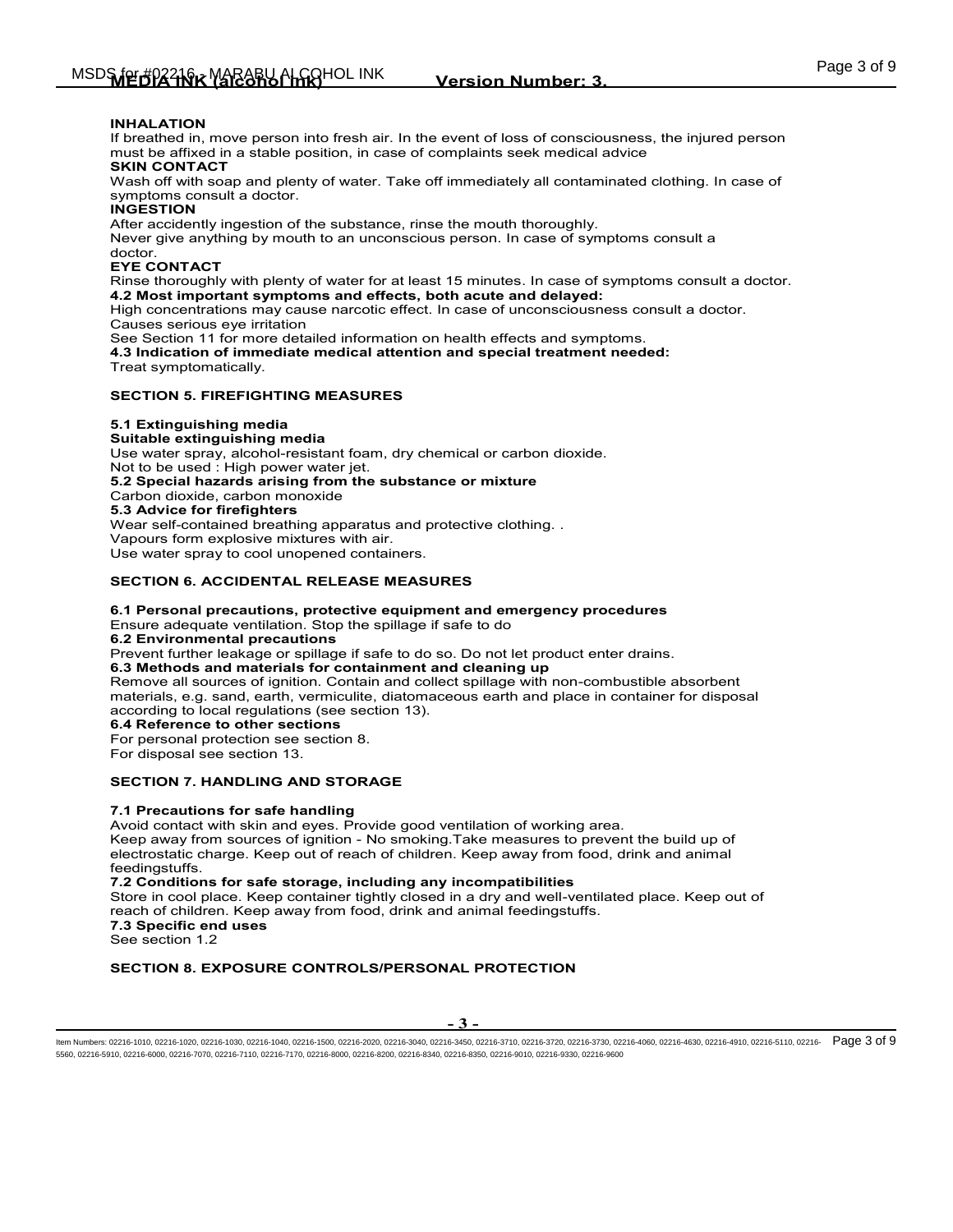### **8.1 Control parameters**

**Components with workplace control parameters** Ethyl alcohol: 500 ml/m3, 960 mg/m3 (TRGS 900), 1000 ppm TWA Isopropyl alcohol: 200 ml/m3, 500 mg/m3 (TRGS 900) Isobutyl methyl ketone 208 mg/m3 (50 ppm) TWA, 416 mg/m3 (100 ppm) STEL 2-(propyloxy)ethanol: 25 ppm TWA, 20 ml/m3, 86 mg/m3 (TRGS 900)

### **DNEL values:**

| <b>Component</b>          | <b>Use</b> | <b>Exposure</b><br>route | <b>Exposure</b><br>frequency | Value                |
|---------------------------|------------|--------------------------|------------------------------|----------------------|
| Isobutyl methyl<br>ketone | Worker     | inhalation               | acute                        | 208 mg/m3/15 min.    |
|                           | Worker     | skin                     | chronic                      | 11,8 mg/kg/day       |
|                           | Worker     | inhalation               | chronic and local            | 83 mg/m3             |
|                           | Consumer   | inhalation               | acute and local              | 155,2 mg/m3          |
|                           | Consumer   | skin                     | chronic                      | 4,2 mg/kg/day        |
|                           | Consumer   | inhalation               | chronic and local            | $14.7$ mg/m $3$      |
|                           | Consumer   | oral                     | chronic                      | 4,2 mg/kg/day        |
| 2-(propiloxi)ethanol      | Worker     | dermal                   | long term (repeated)         | 3.4 mg/kg/day        |
|                           | Worker     | inhalation               | long term (repeated)         | 36 mg/m3             |
|                           | Consumer   | dermal                   | long term (repeated)         | 2,2 mg/kg/nap        |
|                           | Consumer   | inhalation               | long term (repeated)         | $7,7 \text{ mg/m}$ 3 |
|                           | Consumer   | oral                     | long term (repeated)         | 2.2 mg/kg/nap        |

#### **PNEC values:**

#### **Isobutyl methyl ketone**

Fresh water: 0,6 mg/l Sea-water: 0,06 mg/l STP: 10 mg/l Freshwater sediment: 8,27 mg/kg Marine sediment: 0,83 mg/kg Soil: 1,3 mg/kg

### **2-(propiloxi)etanol**

Fresh water: 0,1 mg/l Sea-water: 0,01 mg/l STP: 10 mg/l Freshwater desiment: 0,594 mg/kg (dry) Marine sediment: 0,0594 mg/kg (dry) Soil: 0,0602 mg/kg (dry)

### **8.2 Exposure controls**

### **Appropriate engineering controls**

Ensure adequate ventilation. Handle in accordance with good industrial hygiene and safety practice. Wash hands before breaks and at the end of workday. When using do not eat, drink or smoke.

### **Personal protective equipment**

#### **Eye/face protection**

Wear eye/face protection such as chemical splash proof goggles or face shield. (EN 166) **Skin protection**

Wear chemical-resistant gloves. nitrile rubber, butyl rubber. Breakthrough time > 480 minute. Observe glove manufacturer's instructions concerning penetrability and breakthrough time. The selection of the suitable gloves does not only depend on the material, Account should be taken of the use of the product during special circumstances, eg. cuts, abrasions risk and the fact, that the breakthrough time established during the tests may be considerably shorter due to several factors. (eg. temperature)

ltem Numbers: 02216-1010, 02216-1020, 02216-1030, 02216-1040, 02216-1500, 02216-2020, 02216-3040, 02216-3730, 02216-3730, 02216-3730, 02216-4050, 02216-4630, 02216-4630, 02216-4510, 02216-4110, 02216-4050, 02216-4630, 0221 5560, 02216-5910, 02216-6000, 02216-7070, 02216-7110, 02216-7170, 02216-8000, 02216-8200, 02216-8340, 02216-8350, 02216-9010, 02216-9330, 02216-9600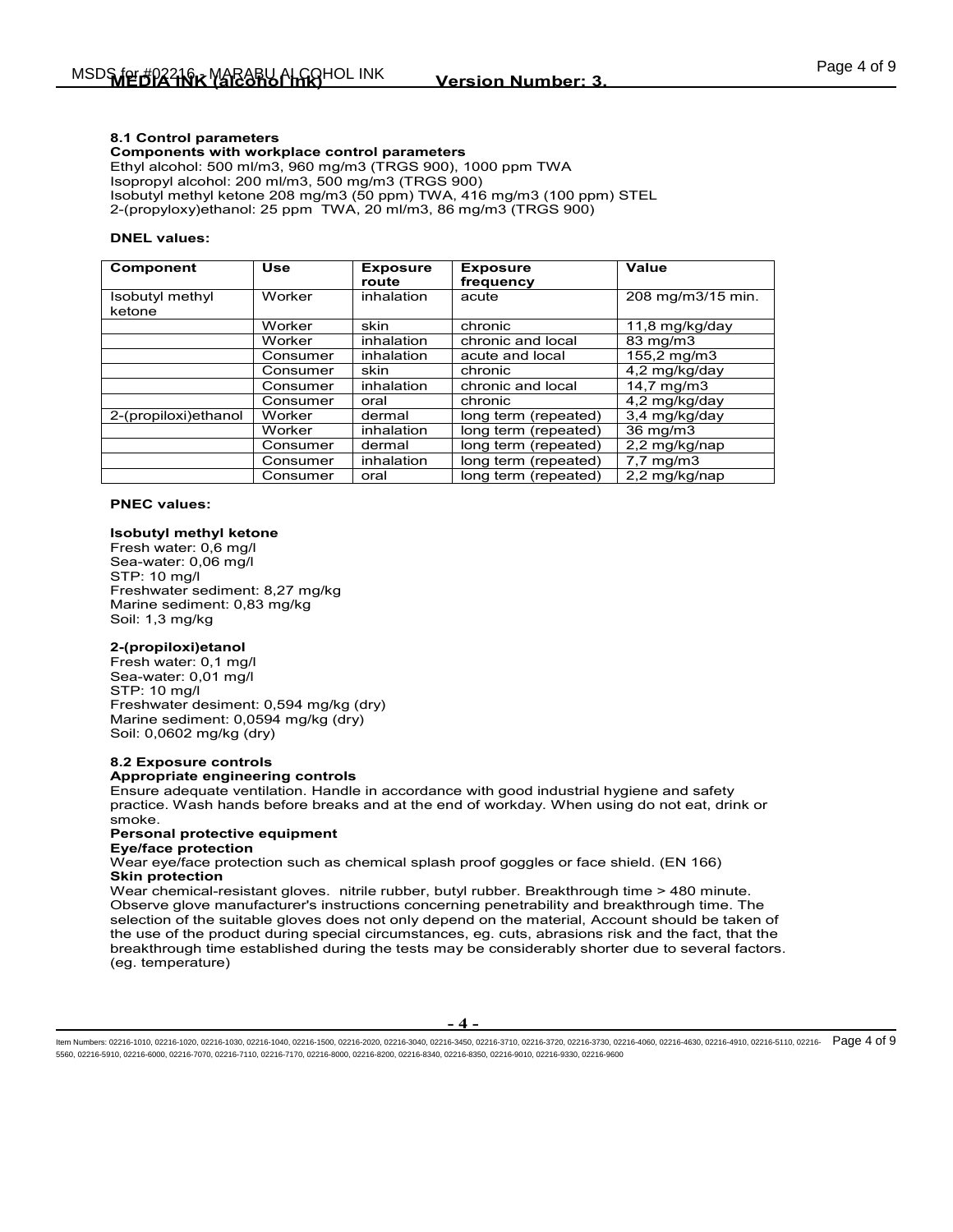### **Body Protection**

Impervious clothing, Flame retardant antistatic protective clothing, The type of protective equipment must be selected according to the concentration and amount of the dangerous substance at the specific workplace. **Respiratory protection**

If there is a risk of inhalation use an organic vapor filter (EN 141)

### **SECTION 9. PHYSICAL AND CHEMICAL PROPERTIES**

### **9.1 Information on basic physical and chemical properties**

a) Appearance Form: liquid

Colour: according to specification

b) Odour: pungent

c) Odour Threshold: no data available

d) pH: 5

e) Melting point/freezing point Melting point/range: no data available

f) Initial boiling point and boiling range: no data available

g) Flash point: ethanol: 9.7 - 13 C (101.3 - 101.325 kPa, ECHA), isobutyl methyl ketone 14 C, (DIN 51755)

h) Evaporation rate: no data available

i) Flammability (solid, gas): not applicable (liquid)

j) Upper/lower flammability or explosive limits

Upper explosion limit: no data available

Lower explosion limit: no data available

k) Vapour pressure: no data available

l) Vapour density: no data available

m) Relative density: 0,89 g/cm3

n) Water solubility: insoluble

o) Partition coefficient: noctanol/water no data available

p) Autoignition temperature: no data available

q) Decomposition temperature: no data available

r) Viscosity: no data available

s) Explosive properties: no data available

t) Oxidizing properties: no data available

**9.2 Other safety information**

No data available

### **SECTION 10. STABILITY AND REACTIVITY**

**10.1 Reactivity** Vapours form explosive mixtures with air. **10.2 Chemical stability** Stable when applying the recommended regulations for storage and handling. **10.3 Possibility of hazardous reactions** Ethanol: In presence of strong oxidizing agents increased danger of explosion and fire**.**  Methyl isobutyl ketone can form explosive peroxides. **10.4 Conditions to avoid** Heat, flames and sparks. Extremes of temperature and direct sunlight. **10.5 Incompatible materials** Strong oxidizing agents. **10.6 Hazardous decomposition products** When exposed to high temperatures may produce hazardous decomposition products such as carbon monoxide and dioxide.

# **SECTION 11. TOXICOLOGICAL INFORMATION**

### **11.1 Information on toxicological effects**

There are no data available on the preparation itself.

ltem Numbers: 02216-1010, 02216-1020, 02216-1030, 02216-1040, 02216-1500, 02216-2020, 02216-3040, 02216-3730, 02216-3730, 02216-3730, 02216-4050, 02216-4630, 02216-4630, 02216-4510, 02216-4110, 02216-4630, 02216-4630, 0221 5560, 02216-5910, 02216-6000, 02216-7070, 02216-7110, 02216-7170, 02216-8000, 02216-8200, 02216-8340, 02216-8350, 02216-9010, 02216-9330, 02216-9600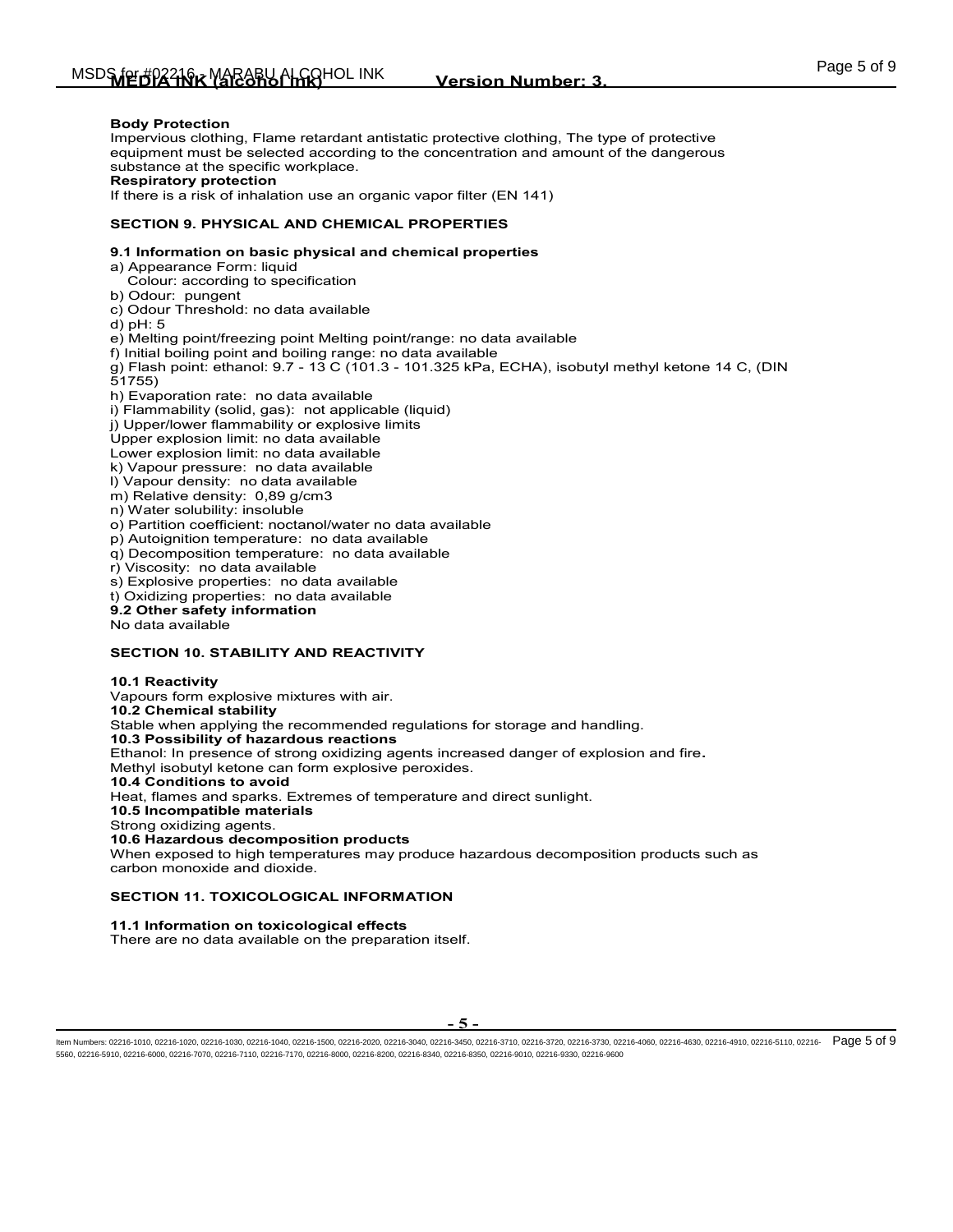(a) acute toxicity: Based on available data, the classification criteria are not met (b) skin corrosion/irritation: Based on available data, the classification criteria are not met (c) serious eye damage/irritation: Causes serious eye irritation (d) respiratory or skin sensitisation: Based on available data, the classification criteria are not met (e) germ cell mutagenicity: Based on available data, the classification criteria are not met (f) carcinogenicity: Based on available data, the classification criteria are not met (g) reproductive toxicity: Based on available data, the classification criteria are not met (h) STOT-single exposure: May cause respiratory irritation. (i) STOT-repeated exposure: Based on available data, the classification criteria are not met (j) aspiration hazard: Based on available data, the classification criteria are not met **Components: Ethanol: Acute toxicity**  LD50 Oral - rat - 3450 mg/kg Ethanol: poisoning symptoms: dizziness, double vision, nausea LC50 Inhalation - rat - 10 h - 20000 ppm LD50 Oral – mouse – 7060 mg/kg **isopropyl alcohol** LD50 Oral rat-h >2000 mg/kg LD50 Dermal rabbit – h: >2000 mg/kg **isobutyl methyl ketone** LD50 Oral - rat - > 2000 mg/kg LD50 Dermal – rat - > 2000 mg/kg LC50 Inhalation  $-$  rat -  $>$  2-20 mg/l, 4 h **2-(propiloxi)etanol**  LD50 Oral –rat -: 3089 mg/kg. LD50 Oral- mouse -: 1774 mg/kg. LC50 Inhalation – rat – 6 h - > 2132 ppm (highest available concentration) LD50 Dermal/hour/rabbit - 1337 mg/kg **Skin corrosion/irritation**  Ethanol: mild irritation, 2-(propiloxi)etanol:no data, isobutyl methyl keton: Mild irritating effect.(rabbit) **Serious eye damage/eye irritation**  Ethanol: strong irritation (rabbit), 2-(propiloxi)etanol: strong irritation (rabbit) isobutyl methyl keton: Irritating effect. (rabbit) isopropyl alcohol: not irritating **Respiratory or skin sensitization**  No sensitizing effects known. **Germ cell mutagenicity**  Ethanol: genetic changes can occur. 2-(propiloxi)etanol: no data isobutyl methyl keton: non mutagen **Carcinogenicity**  Ethanol: no data 2-(propiloxi)etanol: no data. isobutyl methyl keton: no data. isopropyl alcohol: not carcinogenic **Reproductive toxicity**  Ethanol: the consumption of ethanol during pregnancy can affect the unborn child, resulting in spontaneous miscarriage, birth defects, or developmental problems may result. 2-(propiloxi)etanol: no data isobutyl methyl keton: no data. **Specific target organ toxicity - single exposure**  Ethanol: the substance irritates the eyes and respiratory system, high concentration of steam inhalation may cause irritation to the eyes and respiratory tract, effects on the central nervous system. 2-(propiloxi)etanol- no data

**- 6 -**

ltem Numbers: 02216-1010, 02216-1020, 02216-1030, 02216-1040, 02216-1500, 02216-2020, 02216-3040, 02216-3730, 02216-3730, 02216-3730, 02216-4050, 02216-4630, 02216-4630, 02216-4510, 02216-4110, 02216-4630, 02216-4630, 0221 5560, 02216-5910, 02216-6000, 02216-7070, 02216-7110, 02216-7170, 02216-8000, 02216-8200, 02216-8340, 02216-8350, 02216-9010, 02216-9330, 02216-9600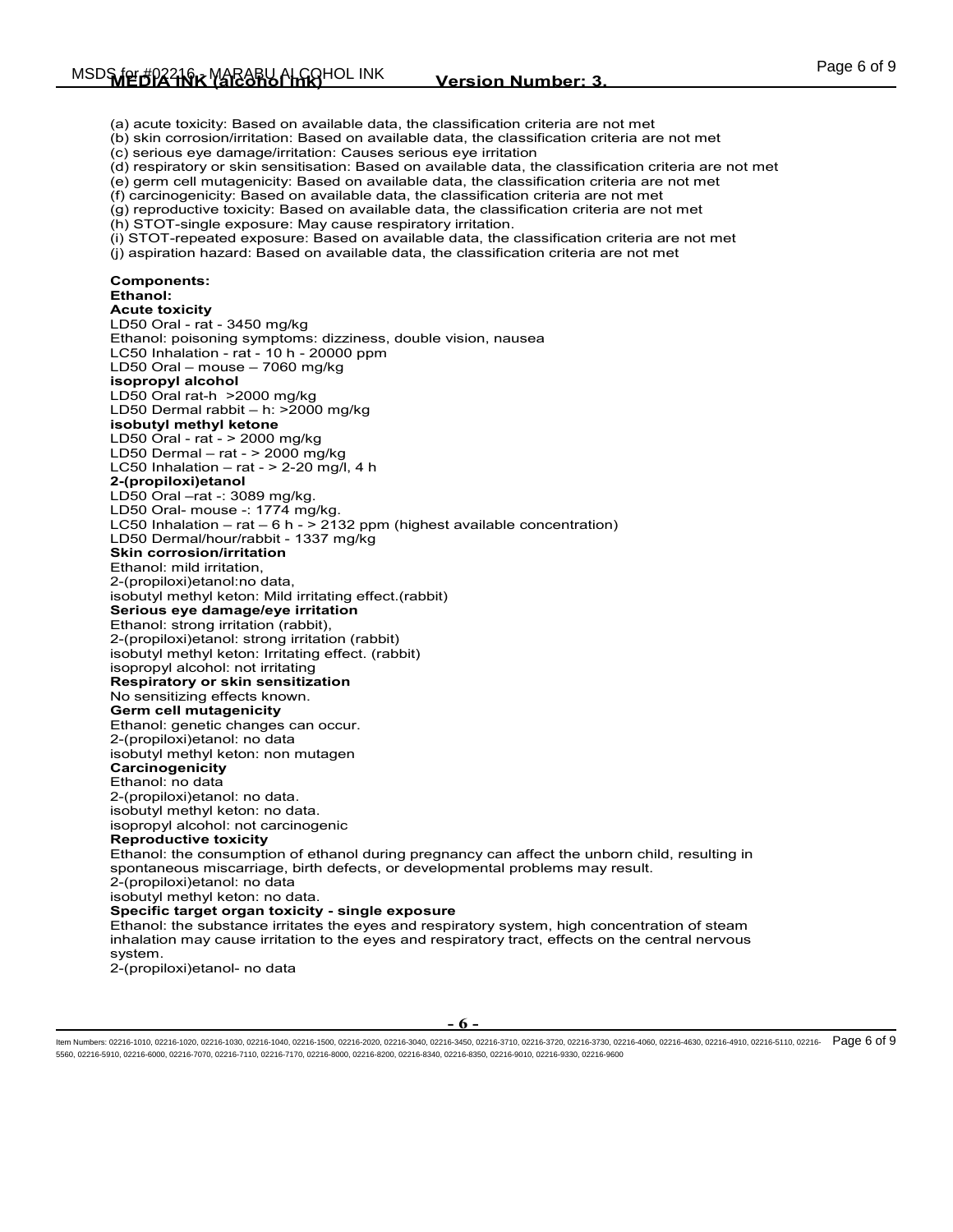isobutyl methyl keton: no data **Specific target organ toxicity - repeated exposure**  Ethanol: no data 2-(propiloxi)etanol- no data isobutyl methyl keton: no data **Aspiration hazard**  no data available **Potential health effects**  Ethanol: chronic ingestion may cause a cirrhosis of the liver, effect on the nervous system and affects the glands function Isopropyl alcohol: May affect the upper respiratory tract and the central nervous system

### **SECTION 12. ECOLOGICAL INFORMATION**

**12.1 Toxicity** There are no data available on the preparation itself. **Components: Ethanol :** LC50: 9000 mg/l 24h **2-(propyloxy)ethanol Acute Aquatic Effects Data:**  96 h LC-50 (fathead minnow): > 91.3 mg/l NOEC: 91.3 mg/l 96 h LC-50 (daphnia): > 91.3 mg/l NOEC: 91.3 mg/l 96 h LC-50 (flatworm): > 91.3 mg/l NOEC: 91.3 mg/l **Isobutyl methyl ketone**  Pimephales promelas: >100 mg/l; 96 óra (literature data) Daphnia EC50 Daphnia magna and other aquatic invertebrates: >100 mg/l; 48 óra (literature data) Algae EC50 Desmodesmus subspicatus: >100 mg/l; (literature data) **12.2 Persistence and degradability Components: ethanol:** immediately biodegradable **Isobutyl methyl ketone**: > 70 %, 7 days OECD 301 E **2-(propiloxi)etanol-** no data **12.3 Bioaccumulative potential Components: ethanol:** no data available **12.4 Mobility in soil** no data available **12.5 Results of PBT and vPvB assessment** The ingredients are not PBR or vPvB substances. **12.6 Other adverse effects** no data available **General notes:**  Water hazard class 1 (German Regulation) (Self-assessment): less hazardous for water

### **SECTION 13. DISPOSAL CONSIDERATIONS**

**13.1 Waste treatment methods Product** Discharge, treatment, or disposal may be subject to national, state, or local laws. Incinerate. Since emptied containers retain product residue, follow label warnings even after container is emptied. **Contaminated packaging** Dispose of as unused product.

### **SECTION 14. TRANSPORT INFORMATION**

**14.1 UN number** 1263 **14.2 UN proper shipping name** PAINT **14.3 Transport hazard class(es)** 3

ltem Numbers: 02216-1010, 02216-1020, 02216-1030, 02216-1040, 02216-1500, 02216-2020, 02216-3440, 02216-3730, 02216-3720, 02216-4020, 02216-4080, 02216-4630, 02216-4630, 02216-4510, 02216-4110, 02216-4630, 02216-4630, 0221 5560, 02216-5910, 02216-6000, 02216-7070, 02216-7110, 02216-7170, 02216-8000, 02216-8200, 02216-8340, 02216-8350, 02216-9010, 02216-9330, 02216-9600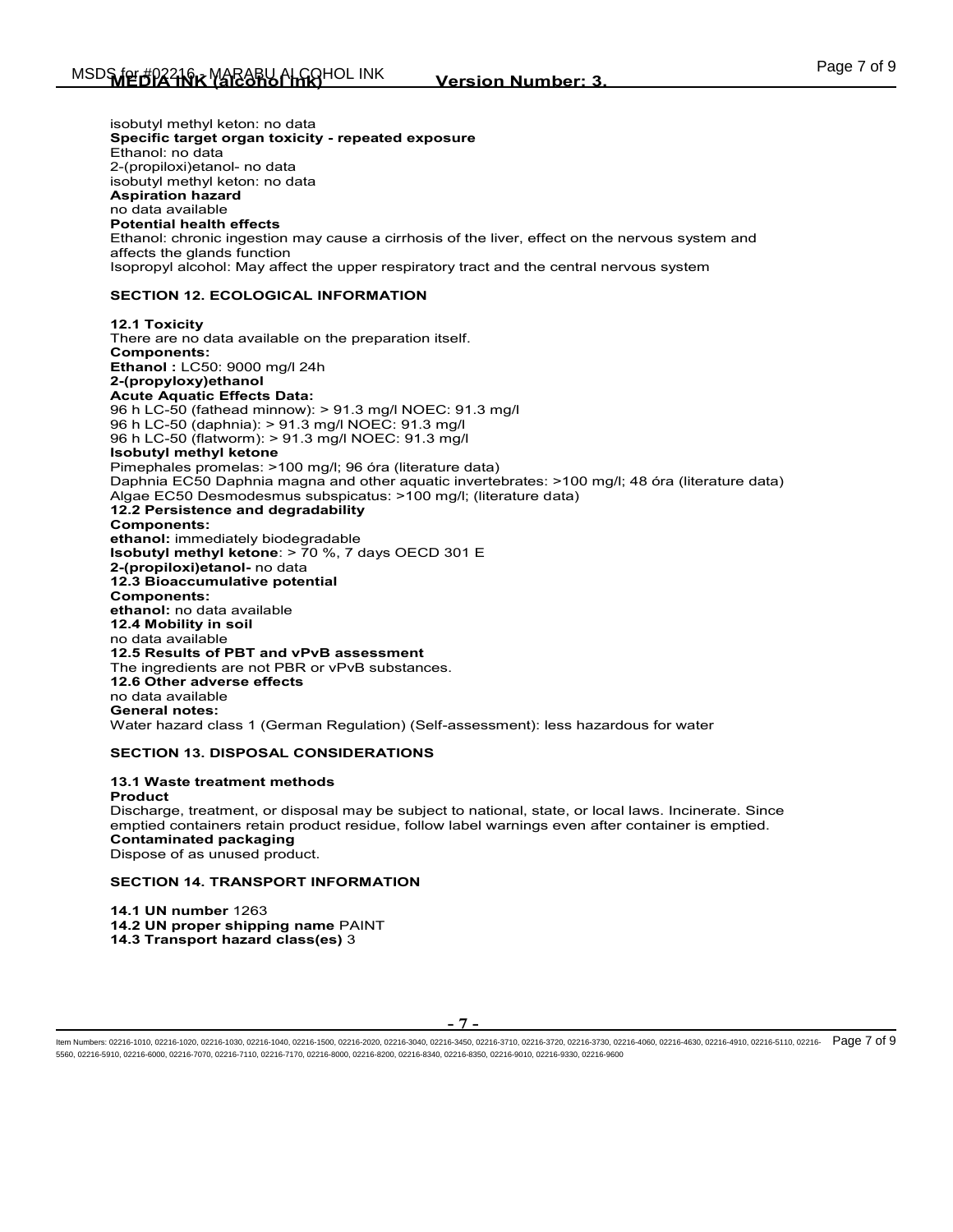

Label(s): 3 Road Tunnel Restrictions: D/E Transport category (1.1.3.6.): 2 (max. 333 L) Limited Quantity (LQ): 5 L

**14.4 Packing group** II **14.5 Environmental hazards** No **14.6 Special precautions for user** Flammable Liquid. **14.7 Transport in bulk according to Annex II of MARPOL 73/78 and the IBC Code**  Not applicable to the product being shipped.

### **SECTION 15. REGULATORY INFORMATION**

This safety datasheet complies with the requirements of Regulation (EC) No. 1907/2006. **15.1 Safety, health and environmental regulations/legislation specific for the substance or mixture**

According to the local regulation. For product there are no special requirements. All components are contained in the TSCA (USA) inventory or exempted. All components are contained in the DSL (Canada) inventory. **15.2 Chemical Safety Assessment** Chemical safety assessment has not been carried out.

### **SECTION 16. OTHER INFORMATION**

**Data Sources:** The previously-classified hazardous materials list Internet database of chemical substances Safety data sheets of components

The classification was prepared according to the 1272/2008/EK Regulation: Flam. Liq. 2 H225 Based on the component data Eye Irrit. 2 H319 based on calculation method STOT SE 3 H335 based on calculation method

LIST OF RELEVANT H-PHRASES IN SECTION 3

### **Hazard Statements:**

H225 Highly flammable liquid and vapour H226 Flammable liquid and vapour H312 Harmful in contact with skin H319 Causes serious eye irritation H332 Harmful if inhaled H335 May cause respiratory irritation H336 May cause drowsiness or dizziness EUH066 Repeated exposure may cause skin dryness or cracking

Changes from the previous version: Item 2-16.

### **Abbreviations:**

Flam. Liq. 2 Flammable Liquid- Category 2 Eye Irrit. 2 Eye Irritation-Category 2 STOT SE 3 Specific Target Organ Toxicity (single exposure), Category 3

EK / EU European community/European union

**- 8 -**

ltem Numbers: 02216-1010, 02216-1020, 02216-1030, 02216-1040, 02216-1500, 02216-2020, 02216-3440, 02216-3730, 02216-3720, 02216-4020, 02216-4080, 02216-4630, 02216-4630, 02216-4510, 02216-4110, 02216-4630, 02216-4630, 0221 5560, 02216-5910, 02216-6000, 02216-7070, 02216-7110, 02216-7170, 02216-8000, 02216-8200, 02216-8340, 02216-8350, 02216-9010, 02216-9330, 02216-9600